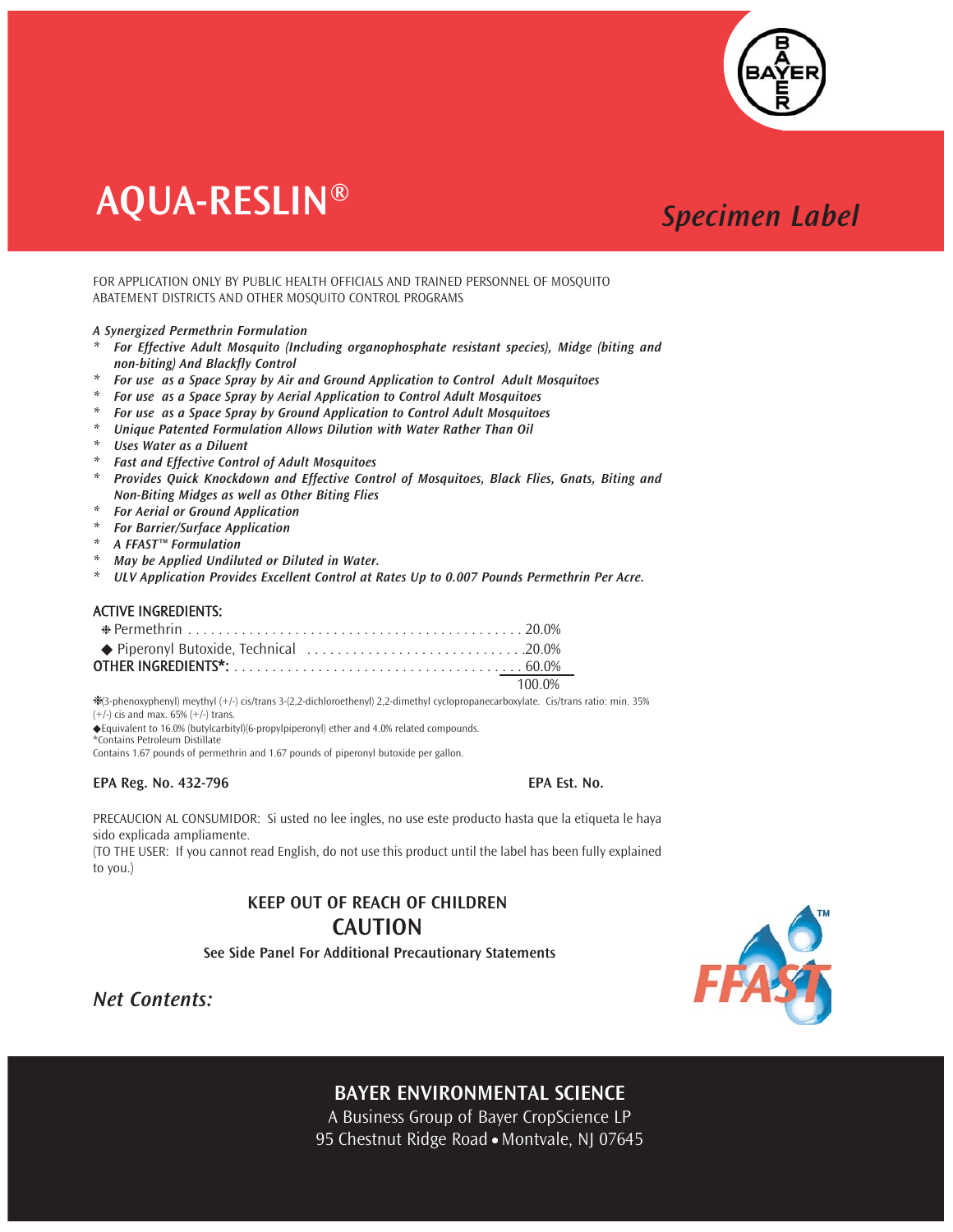|               | <b>FIRST AID</b>                                                                                                                                                                                                                                                |
|---------------|-----------------------------------------------------------------------------------------------------------------------------------------------------------------------------------------------------------------------------------------------------------------|
| IF SWALLOWED: | * Immediately call a poison control center or doctor.<br>Do not induce vomiting unless told to do so by the<br>poison control center or doctor.<br>* Do not give any liquid to the person.<br>Do not give anything by mouth to an unconscious<br>person.        |
| IF IN EYES:   | • Hold eyelid open and rinse slowly and gently with<br>water for 15-20 minutes.<br>* Remove contact lenses, if present, after the first 5<br>minutes, then continue rinsing eye.<br>. Call a poison control center or doctor for<br>immediate treatment advice. |
|               | Have the product container or label with you when calling a poison<br>control center or doctor, or going for treatment. You may also con-<br>tact 1-800-334-7577 for emergency medical treatment information.                                                   |

In case of Medical emergencies or health and safety inquiries or in case of fire, leaking or damaged containers, information may be obtained by calling 1-800-334-7577.

For Product information call Toll-Free: 1-800-331-2867

# PRECAUTIONARY STATEMENTS Hazards To Humans & Domestic Animals

## CAUTION

Harmful if swallowed. Wash thoroughly with soap and water after handling.

# Environmental Hazards

This pesticide is extremely toxic to fish and aquatic invertebrates. Do not apply directly to water, to areas where surface water is present or to intertidal areas below the mean high water mark. Do not apply when weather conditions favor drift from treated areas. Drift and runoff from treated areas may be hazardous to aquatic organisms in neighboring areas. Do not contaminate water when disposing of equipment rinsate. Do not apply when wind speeds exceed 10 MPH.

This pesticide is highly toxic to bees exposed to direct treatment on blooming crops or weeds. Do not apply this product or allow drift when bees are actively visiting the treatment area. Applications should be timed to provide the maximum possible interval between treatment and the next period of bee activity.

# DIRECTIONS FOR USE

It is a violation of Federal law to use this product in a manner inconsistent with its labeling.

## READ ENTIRE LABEL FOR DIRECTIONS.

SHAKE OR AGITATE THOROUGHLY BEFORE DILUTING: Diluted product must be thoroughly agitated before use. Avoid prolonged storage of excess formulation in equipment. NOTICE: This concentrate is for dilution with water only; it cannot be diluted in oil.

# GENERAL

Aqua-Reslin is designed for application as an Ultra-Low Volume (ULV) aerosol to control adult mosquitoes and flies in residential, industrial, urban, recreational and other areas where adult mosquitoes and flies are found. The formulation greatly reduces the evaporation rate of water from the droplets and allows the water-based spray cloud to

behave as that produced by a typical oil-based formulation. Aqua-Reslin is also recommended for application with mist-blowers, backpack sprayers, handheld sprayers, and low pressure hand sprayers for barrier or surface applications. Aqua-Reslin is used for control of annoyance flies and mosquitoes, mosquitoes and flies of public health or disease vector importance in areas such as but not limited to residential areas, industrial areas, urban areas, parks, campsites, woodlands, athletic fields, golf courses, playgrounds, recreational and overgrown waste areas, roadsides, and other areas where adult mosquitoes and flies occur.

Aqua-Reslin can be applied over specific growing crops and range grasses prior to harvest for the control of adult mosquitoes and biting flies within or adjacent to these areas. Application can only be made where the following crops are present:

| Almonds          | Range Grasses        |
|------------------|----------------------|
| Apples           | Leafy vegetables     |
| Broccoli         | l ettuce             |
| Brussels sprouts | Mushrooms            |
| Cabbage          | Onions, dry bulb     |
| Celery           | Peaches              |
| Cauliflower      | Pears                |
| Cherries         | Peppers, bell        |
| Corn, fodder     | Soybeans             |
| Corn, forage     | Tomatoes             |
| Corn grain       | Vegetables, cucurbit |
| Eggplant         | Walnuts              |

In the treatment of corrals, feed lots, swine lots, poultry ranges and zoos cover any exposed drinking water, drinking fountains and animal feed before application.

Do not apply this product within 100 feet (30 meters) of lakes and streams.

# Aqua-Reslin provides effective control of *adult mosquitoes, black flies, gnats, biting and non-biting midges, stable flies, horse flies, deer flies, sheep flies, horn flies,* and *nuisance flying insects such as houseflies.*

Aerosol droplet size of an Aqua-Reslin application may be determined using generally acceptable methods such as but not limited to A.I.M.S.; PC-DC-III, Magnesium oxide or Teflon®coated glass slides. When droplet sizing using either an AIMS or PC-DC-III, the machine should be adjusted to the oil setting for neat Aqua-Reslin and all dilutions. When using coated glass slides, an adequate volume of air should be sampled by using, for example, rotating slide impingers. Depending on the apparatus used follow manufacturer's instructions for obtaining droplet measurements. Slides should be examined microscopically and the diameter of droplets measured in microns. Slides should be scanned until at least 200 droplets have been sized. If using Teflon coated slides a spread factor of 0.61 should be used to correct droplet diameters. If using magnesium oxide coated slides a spread factor of 0.86 should be used. The optimum droplet size range is from 8 to 30 microns by the volume median diameter (VMD) calculation.

All types of applications shall be conducted at temperatures between 50-95ºF.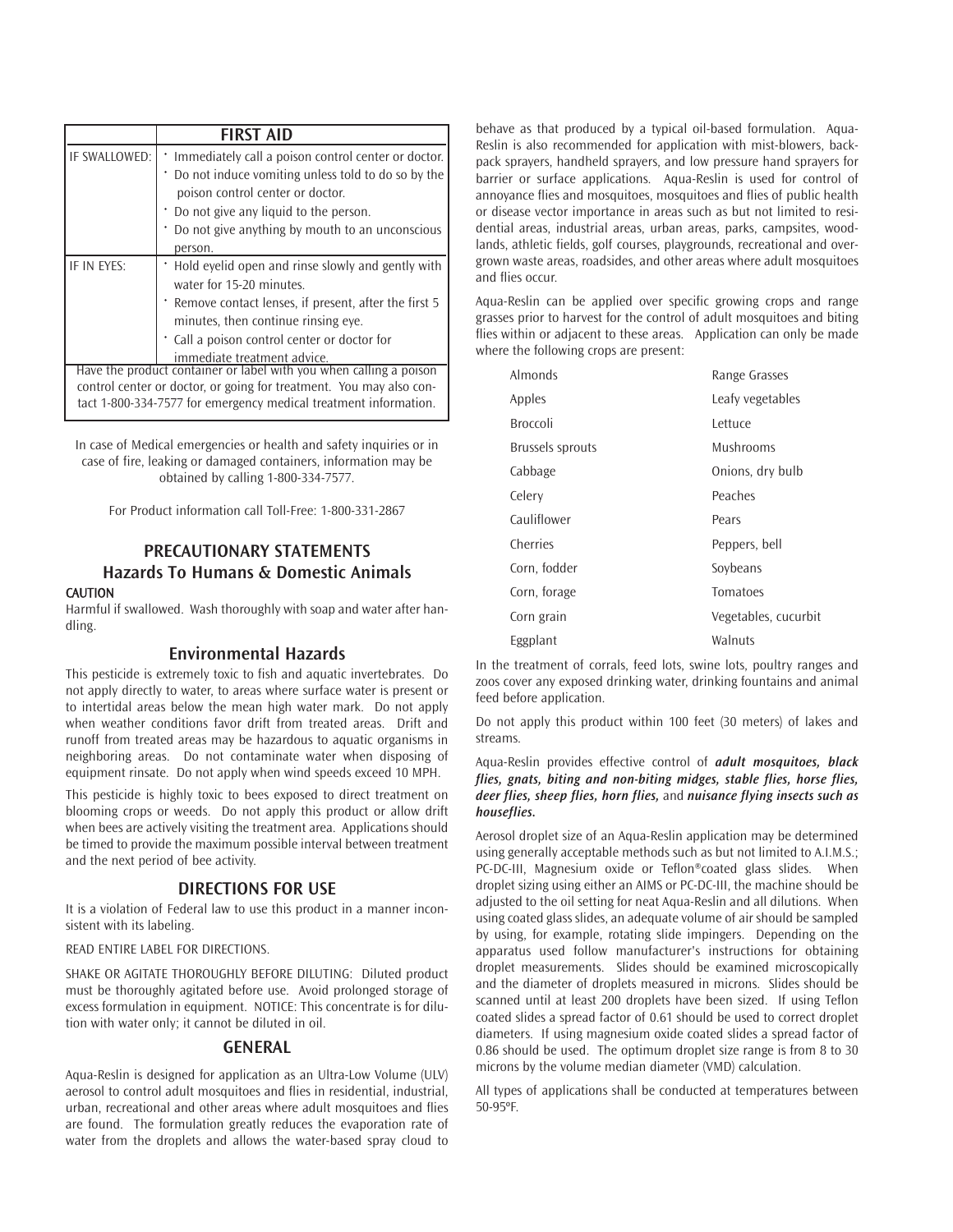# GROUND APPLICATION

Vehicle-Mounted ULV Cold Aerosol Generators or Vehicle-Mounted Non-Thermal Aerosol (Cold Fog): Apply through non-thermal ULV application equipment and base acreage calculations on the equipment manufacturer's recommended swath width. If Teflon slides are used 84% or greater of the spray droplets shalln be no more than 25 microns. If MgO slides are used 84% or greater of the spray droplets shall be no more than 30 microns. The VMD should be 8-30 microns. No more than 3% of the droplets should exceed 50 microns. Apply at a rate not to exceed 0.007 pounds of permethrin per acre. An optimum swath is created when Aqua-Reslin is applied from a truck that is being driven perpendicular to the wind direction. Direct the spray head of equipment to ensure even distribution of the spray cloud throughout the area. For best results, apply when insects are most active and meteorological conditions are conducive to keeping the spray cloud close to the ground. An inversion of air temperatures and a light breeze is preferable. Do not apply when ground wind speed exceeds 10 MPH. Application during the cooler hours of the night or early morning is recommended. Re-apply when recommended by Public Health Officials or Mosquito Abatement Districts.

Aqua-Reslin may be applied through ULV Cold Aerosol Generators, or other equipment designed for non-thermal ULV aerosol applications. The desired application rate may be obtained under different conditions by altering the dilution rate of Aqua-Reslin, the flow rate of the insecticide from the application equipment and the vehicle speed. Examples are given in the following Table.

| Application | Vehicle | Flow Rate (Fluid Ounces Per Minute) |         |                |           |         |
|-------------|---------|-------------------------------------|---------|----------------|-----------|---------|
| Rate (lb    | Speed   | Undiluted Diluted                   |         | <b>Diluted</b> | Diluted   | Diluted |
| permethrin/ | (MPH)   |                                     | $1 + 1$ | $1+2$          | $1 + 4.5$ | $1 + 9$ |
| Acre)       |         |                                     |         |                |           |         |
| 0.0015      | 10      | 0.70                                | 1.40    | 2.10           | 3.8       | 7.0     |
|             | 15      | 1.05                                | 2.10    | 3.10           | 5.7       | 10.5    |
|             | 20      | 1.40                                | 2.80    | 4.20           | 7.6       | 14.0    |
| 0.0035      | 10      | 1.63                                | 2.10    | 4.90           | 8.9       | 16.3    |
|             | 15      | 2.45                                | 3.10    | 7.30           | 13.4      | 24.4    |
|             | 20      | 3.25                                | 4.20    | 9.80           | 17.9      | 32.6    |
| 0.007       | 10      | 3.25                                | 4.90    | 9.80           | 17.9      |         |
|             | 15      | 4.89                                | 7.30    | 14.60          | 26.5      |         |
|             | 20      | 6.53                                | 9.80    | 19.50          | 35.4      |         |

Where dense vegetation is present, the use of higher rates and/or slower speeds is recommended. Applications shall be conducted when temperatures are between 50-95°F.

BACKPACK SPRAYER ULV APPLICATION: Apply through non-thermal ULV application equipment and base acreage calculations on a 50 foot swath. Dilute Aqua-Reslin with water and apply at the rate of 8 ounces of finished spray per acre (based on a 50 foot swath, 8 ounces should be applied while walking 870 feet). To apply 0.0035 pounds of permethrin per acre, dilute 1 part Aqua-Reslin with 31 parts water and apply at the rate listed above. To apply 0.007 pounds of permethrin per acre, dilute 1 part Aqua-Reslin with 15 parts of water and apply at the rate listed above.

THERMAL AEROSOL APPLICATION: For use in thermal fogging equipment, such as truck or trolley mounted, handheld or other thermal fogging equipment. Apply this product mixed with water at a rate not to exceed 0.007 lbs. Per acre. For maximum control, direct the fog to drift into areas where adult mosquitoes are found.

BARRIER APPLICATIONS: For control and exclusion of resting or flying adult mosquitoes in areas such as animal quarters, roadsides, urban areas, residential areas, industrial areas, golf courses, parks, recreational areas, tire piles and all public areas where adult mosquitoes may occur. May be used to treat aggregation and harborage areas such as the perimeter of residential buildings, storage buildings, empty rail cars, truck transport trailers, abandoned buildings and other areas where adult mosquitoes find harborage.

For application to resting or aggregation surfaces using low pressure hand sprayers or other similar equipment which has demonstrated the capacity to deliver an even distribution of the labeled rate over the desired treatment area, mix 2.8 oz. in one gallon of water and apply sufficient spray to dampen surface, approximately 700-750 square feet of treated area. For application using backpack or truck-mounted mistblower equipment apply undiluted product at a rate not to exceed 7.7 oz. per acre or diluted at a rate not to exceed 0.1 lbs. Ai per acre. Direct spray onto foliage at the perimeter of areas from which mosquitoes or flies are to be excluded or direct spray into harborage areas or resting areas where adult mosquitoes or flies may be found.

URBAN ULV MOSQUITO CONTROL APPLICATIONS: For control of resting or flying adult mosquitoes, biting flies and biting midges in areas such as utility tunnels, sewers, storm drains and catch basins, pipe chases, underground basements, underground passages, parking decks, crawl spaces or uninhabited buildings. Aqua-Reslin may be applied using mechanical foggers, hand-held or truck-mounted ULV equipment, thermal foggers or other spray equipment suitable for this application. Apply Aqua-Reslin at rates up to but not exceeding 0.007 lbs. permethrin per acre.

#### AERIAL APPLICATION

Aqua-Reslin may be applied either diluted or undiluted at rates of 0.0035 lbs to 0.007 pounds Permethrin-PBO/acre by fixed wing or rotary aircraft that are capable of making a ULV application. For aerial applications of Aqua-Reslin the use of ULV equipment and nozzles such as rotary atomizer or similar type that produce droplet VMD's less than 60 microns is recommended. Aerial application of Aqua-Reslin should be made at an altitude of 100-300 feet. Do not apply when ground wind speed exceeds 10 MPH. Applications shall only be made when recommended by public health officials and trained personnel of mosquito abatement districts and other mosquito control programs. Applications shall be made when temperatures are between 50ºF and 95ºF.

For best results, treat when insects are most active and meteorological conditions are conducive to keeping the spray cloud close to the ground. In order to compensate for windy conditions and ensure drift onto the target area aerial application with aircraft equipped with Global Positioning Systems (GPS) is recommended.

Always clean equipment after use to ensure against contamination.

IN FLORIDA: Do not apply by aircraft except in emergency situations and with the approval of the Florida Department of Agriculture & Consumer Services.

# STORAGE AND DISPOSAL

Do not contaminate water, food or feed by storage or disposal.

Pesticide Storage and Spill Procedures: Store upright at room temperature. Avoid exposure to extreme temperatures. In case of spill or leakage, soak up with an absorbent material such as sand, sawdust, earth, fuller's earth, etc. Dispose of with chemical waste.

Pesticide Disposal: Pesticide, spray mixture or rinse water that cannot be used according to label instructions must be disposed of at or by an approved waste disposal facility.

Container Disposal: Triple rinse or equivalent, then offer for recycling or reconditioning, or puncture and dispose of in a sanitary landfill or by incineration, or if allowed by State and local authorities, by burning. If burned stay out of smoke.